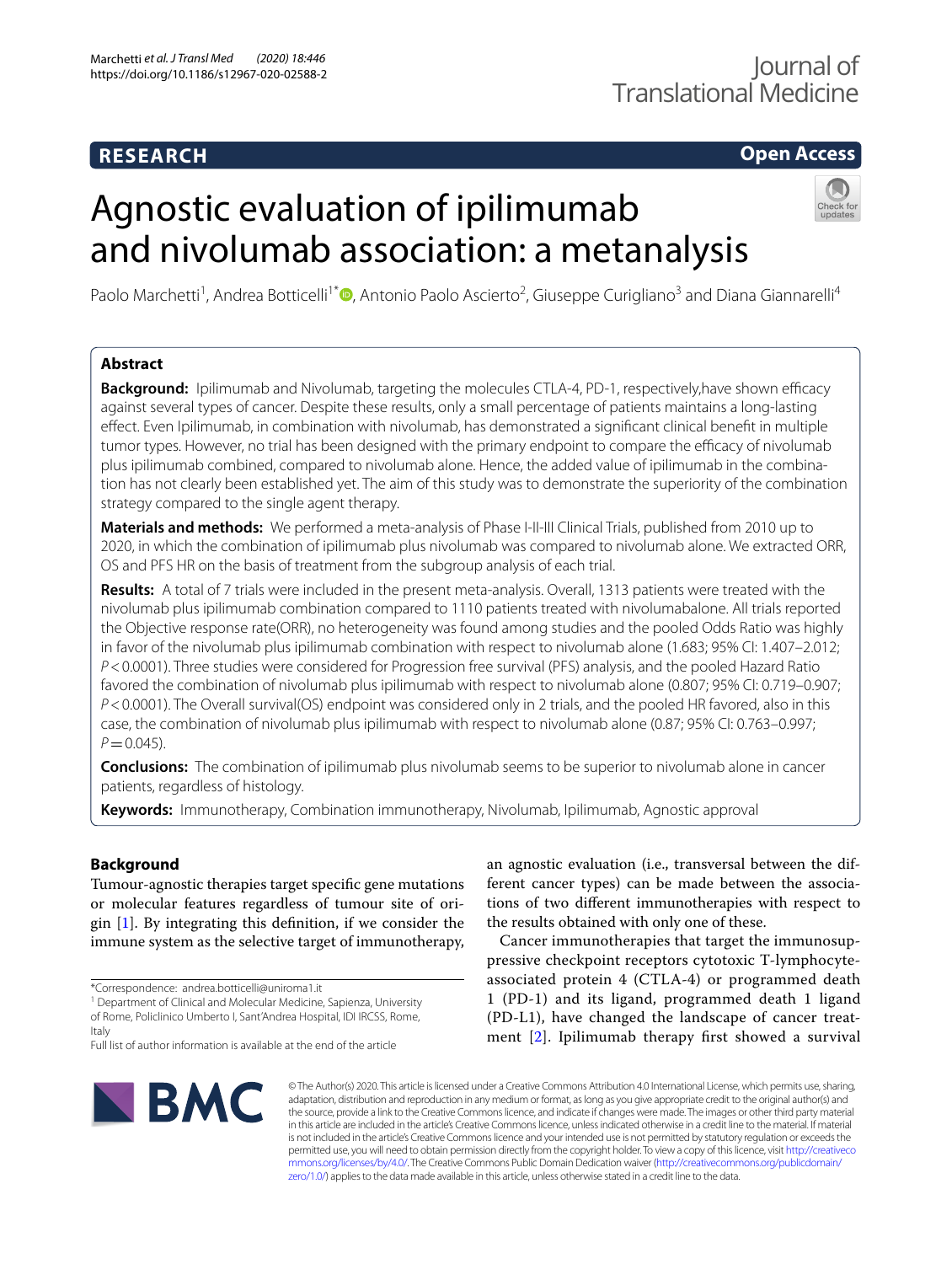advantage in melanoma patients, when compared to a gp100 vaccine or chemotherapy [\[3](#page-6-2)]. Nivolumab, targeting PD-1, prolonged overall survival in multiple tumor types including melanoma, non-small cell lung cancer (NSCLC), renal cell carcinoma (RCC), head and neck carcinoma and Hodgkin's lymphoma. Despite this unprecedented efficacy, many patients fail to respond, presenting primary resistance, and more concerning, some patients who demonstrate encouraging initial responses to immunotherapy, can acquire resistance over time. It has been proposed that mechanisms promoting either primary or acquired resistance are largely conserved, and that they must afect either tumor immunogenicity, antigen presentation and generation of efector T-cells, the encounter of antigen and PD-L1 by tumor-specific T-cells, the activity and efficacy of tumor-specifc immune responses or the induction of immunological memory [[4\]](#page-6-3). Considering the elucidated mechanisms of resistance to anti-PD-1, it is reasonable to believe that a more accurate selection of patients and a combination of therapies might yield a greater beneft by enhancing anti-tumor activity. Indeed, Ipilimumab in combination with nivolumab has demonstrated signifcant clinical beneft in multiple tumor types. From an immunological point of view, it is still unclear whether the enhanced efficacy of the combination of anti–PD-1 and anti-CTLA-4 therapy is mediated by an additive efect of the cellular and molecular mechanisms of the respective therapies or, alternatively, through diferent and distinct mechanisms of each therapy alone [[4\]](#page-6-3). However, until now, no trial has been designed with the primary end point being the comparison of the efficacy of nivolumab plus ipilimumab versus nivolumab alone and the added value of ipilimumab in the combination. The aim of this analysis is to demonstrate that the addition of ipilimumab to nivolumab results in improved efficacy among multiple solid tumors.

#### **Patients and methods**

#### **Literature search and inclusion criteria**

We identifed all randomized trials evaluating the combination of ipilimumab plus nivolumab in diferent tumor types. Published studies were searched in MED-LINE, EMBASE, BIOSIS and DRUGU and abstracts were looked-up in ASCO and ESMO archives, independently. The following search terms were used: combination immunotherapy, checkpoint inhibitors combination, ipilimumab AND nivolumab.

In all the studies included in the analysis (Table [1](#page-1-0)), the Objective Response Rate (ORR) was reported; some of these also reported risk reduction (HR) in Progression Free Survival (PFS) and Overall Survival (OS).

In studies with multiple treatment arms, we only considered those including patients treated with either nivolumab alone or in combination with ipilimumab.

#### **Data extraction**

Abstract evaluation and data extraction were performed by two reviewers, independently (S.M. and D.G.). In the cases of disagreement, a third reviewer provided support. When the data for the same trial was reported in diferent papers, the manuscript with the longer patient follow-up was included in this meta-analysis.

Response rate was never the primary endpoint of these studies and ORR was calculated deriving data from the published paper.

#### **Statistical analysis**

Odds ratios (ORs) and their 95% CIs were calculated for ORR as dichotomous outcomes. Hazard ratios (HRs) were summarized, and their corresponding standard errors were derived to analyze PFS and OS. The inverse variance algorithm and the Mantel‐Haenszel algorithm were used. The presence/absence of heterogeneity was evaluated by calculating the Q statistic, a correspondent *P*<0.05 indicated presence of heterogeneity between

<span id="page-1-0"></span>

|  |  |  | Table 1 List of clinical trials included in the analysis |
|--|--|--|----------------------------------------------------------|
|--|--|--|----------------------------------------------------------|

| Study                    | <b>Phase</b>   | Histology                         | Masking      | No. patients | <b>Treatment arms</b>                                   |
|--------------------------|----------------|-----------------------------------|--------------|--------------|---------------------------------------------------------|
| CA209-067 <sup>[8]</sup> | 3              | Melanoma                          | Double-blind | 945          | Nivolumab + Ipilimumab vs Nivolumab vs<br>Ipilimumab*   |
| CA209-227 [10]           | 3              | Nonsmall cell lung cancer (NSCLC) | Open-label   | 1189         | Nivolumab + Ipilimumab vs chemotherapy vs<br>Nivolumab* |
| IFCT-1501 MAPS2 [11]     | $\overline{2}$ | Mesothelioma                      | Open-label   | 108          | Nivolumab + Ipilimumab vs nivolumab                     |
| Alliance A091401 [12]    | - 2            | Sarcoma                           | Open-label   | 85           | Nivolumab + Ipilimumab vs nivolumab*                    |
| CA209-032 [13]           | 1/2            | Small cell lung cancer (SCLC)     | Open-label   | 196          | Nivolumab + Ipilimumab and Nivolumab**                  |
| CA209-032 [14]           | 1/2            | Gastric                           | Open-label   | 108          | Nivolumab + Ipilimumab and Nivolumab**                  |
| CA209-032 [15]           | 1/2            | Bladder                           | Open-label   | 196          | Nivolumab + Ipilimumab vs nivolumab                     |

\*Nivo 3 mg+IPI 1 mg. \*\*Nivo 1 mg+IPI 3 mg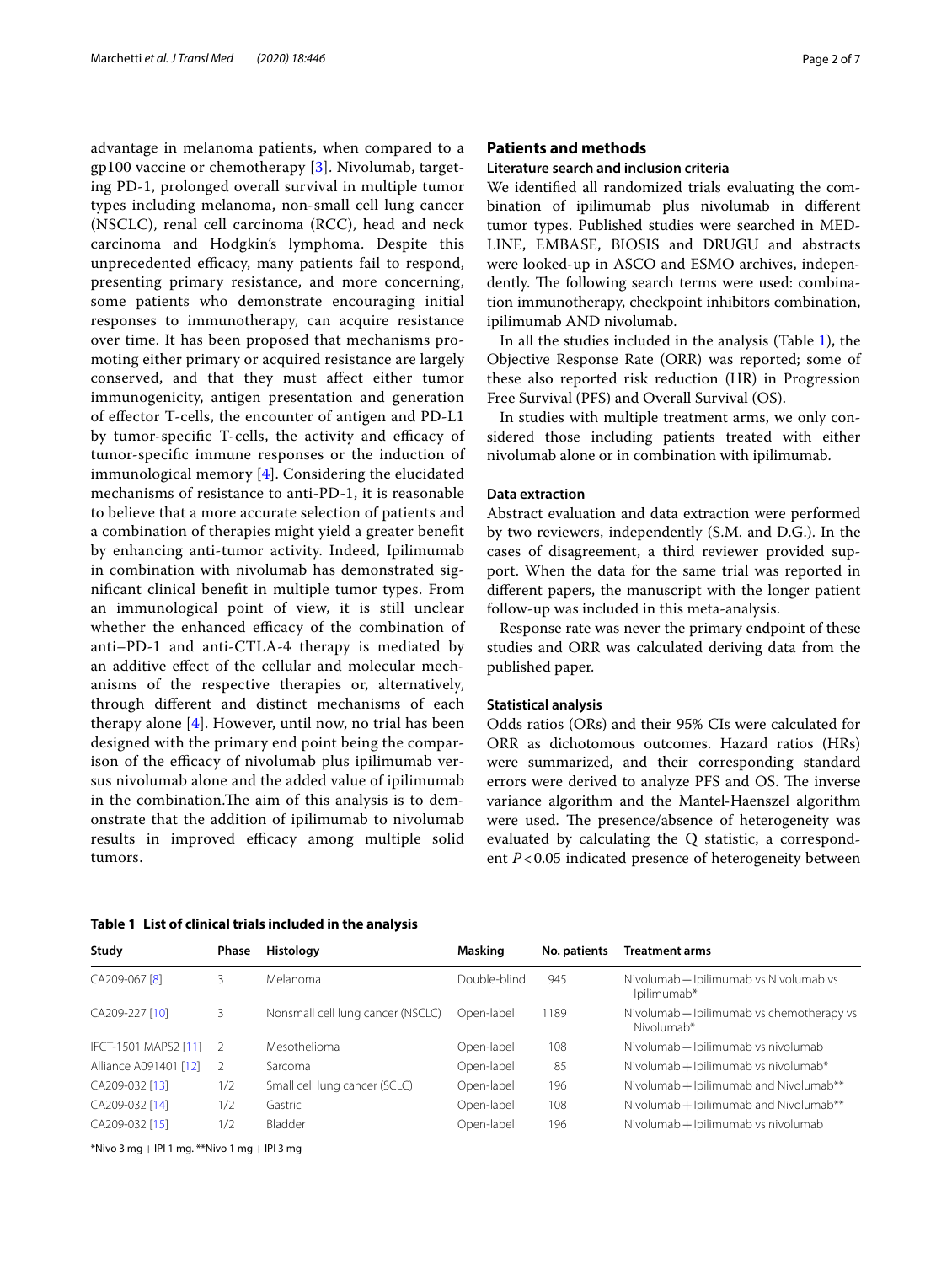<span id="page-2-0"></span>**Table 2 List of clinical trials included in the ORR analysis**

| Study                     | No. patients                                 | ORR                                              |
|---------------------------|----------------------------------------------|--------------------------------------------------|
| CA209-067                 | $n + i = 314$<br>$n = 316$                   | $n+i = 58.3%$<br>$n = 44.6%$                     |
| CA209-227                 | $n + i = 396$<br>$n = 396$                   | $n + i = 35.9%$<br>$n = 27.5%$                   |
| <b>IFCT-1501 MAPS2</b>    | $n + i = 54$<br>$n = 54$                     | $n+i=27.8%$<br>$n = 18.5%$                       |
| Alliance A091401          | $n + i = 38$<br>$n = 38$                     | $n+i=15.8%$<br>$n = 5.3%$                        |
| CA209-032 (GastricCancer) | $n + i = 49*$<br>$n + i = 52***$<br>$n = 59$ | $n + i = 24.5%$<br>$n + i = 7.7%$<br>$n = 11.9%$ |
| CA209-032 (BladderCancer) | $n + i = 196$<br>$n = 78$                    | n + i = 34%<br>$n = 24%$                         |
| CA209-032 (SCLC)          | $n + i = 147$<br>$n = 95$                    | $n + i = 21%$<br>$n = 12%$                       |

 $*$ Nivo 3 mg + IPI 1 mg.  $**$ Nivo 1 mg + IPI 3 mg

studies. A fxed‐efect model and a random‐efect model were used according to the signifcance of the Q test.

Comprehensive Meta-Analysis software was used for the analysis.

#### **Results**

A total of 7 trials were included in the analysis; treatment phase, tumor types and treatment arms are reported in Table [1](#page-1-0). Overall, this meta-analysis includes 1313 patients treated with the nivolumab plus ipilimumab combination and 1110 patients treated with nivolumab alone. All trials reported ORR (Table [2\)](#page-2-0), the Q statistic  $(P=0.94)$  suggested absence of heterogeneity among studies and the pooled Odds Ratio, based on the fxedefect model, (Fig. [1\)](#page-2-1) was highly favoring the combination of nivolumab plus ipilimumab with respect to nivolumab alone (OR=1.683; 95% CI: 1.407-2.012; P < 0.0001). The superiority of combination compared to monotherapy is independent from the schedule of treatment, in particular in 4 studies the schedule was NIVO1/IPI 3 (Fig. [2](#page-2-2)) while in 5 studies was NIVO[3](#page-3-0)/IPI 1 (Fig.  $3$ ). Three studies were considered for PFS analysis (Table [3\)](#page-3-1), also here



<span id="page-2-1"></span>**Fig. 1** Global ORR Analysis. Figure shows ORR analysis in selected trials. ORR was highly favoring the combination of nivolumab plus ipilimumab with respect to nivolumab alone (OR = 1.683; 95% CI: 1.407-2.012;  $P < 0.0001$ ). Fixed effect model—Heterogeneity not significant (P = 0.62). \*Nivo 3 mg+IPI 1 mg. \*\*Nivo 1 mg+IPI 3 mg

<span id="page-2-2"></span>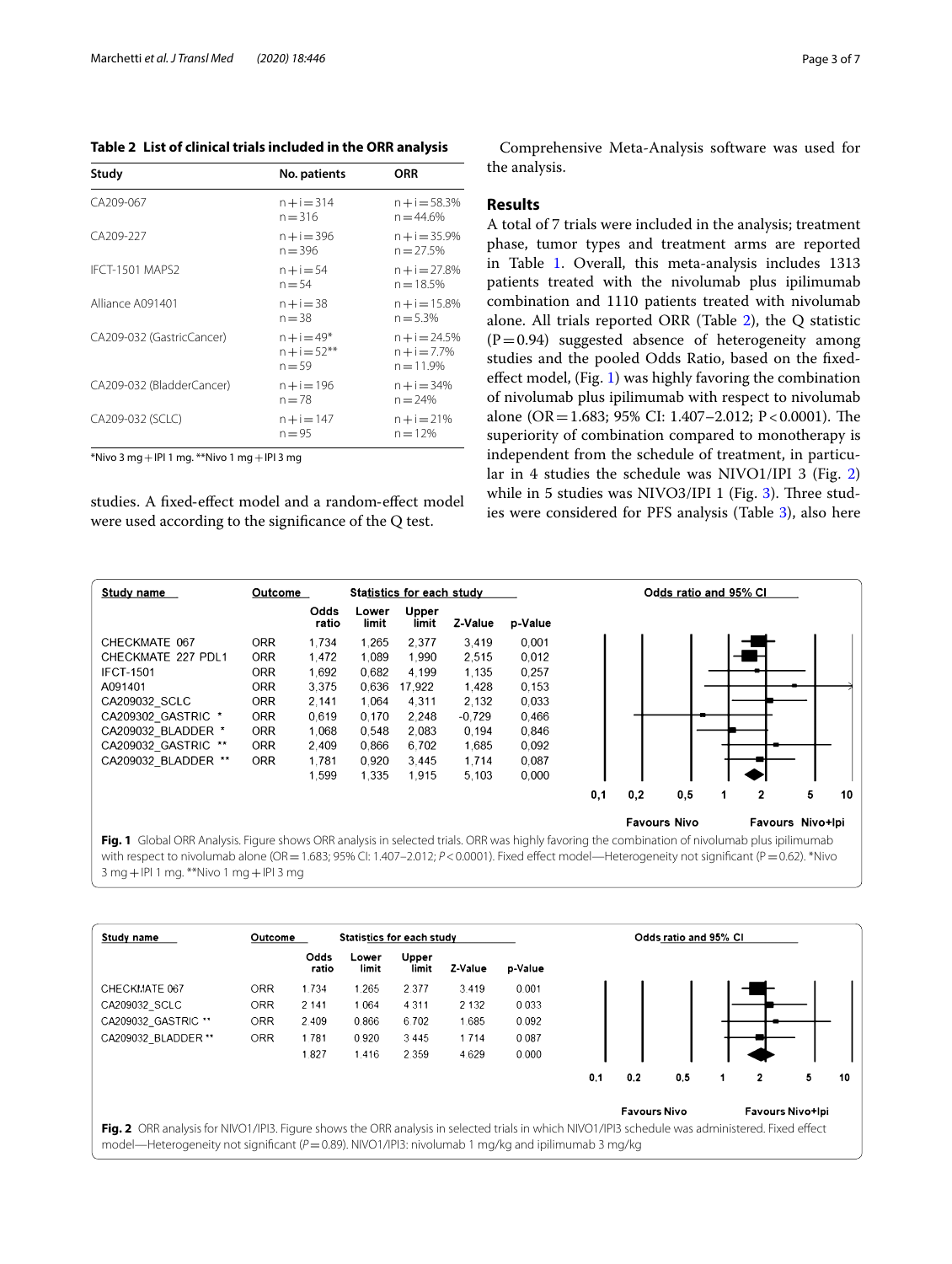

<span id="page-3-1"></span><span id="page-3-0"></span>**Table 3 List of clinical trials included for PFS analysis**

| Study                            | No. patients               | <b>Median PFS</b><br>(months)      | <b>HR</b> |
|----------------------------------|----------------------------|------------------------------------|-----------|
| CA209-067                        | $n + i = 314$<br>$n = 316$ | $n+i=11.5$<br>$n = 6.93$           | HR 0.79   |
| CA209-227 (PFS TMB<br>High)      | $n + i = 101$<br>$n = 102$ | 1 yr<br>$n + i = 42%$<br>$n = 29%$ | HR 0.75   |
| CA209-227 (PFS<br>$PD-L1 > 1\%)$ | $n + i = 396$<br>$n = 396$ | $n + i = 5.1$<br>$n = 4.2$         | HR 0.83   |

too, the Q statistic showed a P value equal to 0.85 and the pooled Hazard Ratio (Fig. [4\)](#page-3-2) favored the combination of nivolumab plus ipilimumab with respect to nivolumab alone (HR=0.807; 95% CI: 0.719–0.907; *P*<0.0001). The OS endpoint was considered only for 2 trials (Table [4](#page-3-3)) for which results were in the same direction and the pooled HR (Fig. [5](#page-4-0)) also favored the combination of nivolumab plus ipilimumab with respect to nivolumab alone (HR=0.87; 95% CI: 0.763–0.997; *P*=0.045).

The combination resulted in higher incidence of G3-G4 toxicities as shown in Fig. [6](#page-4-1), Additional fle [1:](#page-5-0) Figures S1 and S2.

#### **Discussion**

The number of cancer patients who benefit from immunotherapy has increased due to a better understanding of the immune response to cancer along with recent advances in biomarker development. In particular, an interesting component of immunotherapy is the longlasting tumor responses observed, with some patients achieving disease control for many years. Nevertheless, not all patients beneft from immunotherapy, and eforts should focus on improving the efficacy of immunotherapy through the use of both combination or sequential approaches and predictive biomarkers of response and resistance  $[16]$ . The goal of combination approaches, targeting several steps of the cancer-immunity cycle, is to

#### <span id="page-3-3"></span>**Table 4 List of clinical trials included for OS analysis**

| Study                              | No. patients               | <b>Median OS</b><br>(months) | ΗR      |
|------------------------------------|----------------------------|------------------------------|---------|
| CA209-067 [1, 2]                   | $n + i = 314$<br>$n = 316$ | $n+i=NR$<br>$n = 36.93$      | HR 0.83 |
| CA209-227 [4]<br>$(OS PD-L1 > 1%)$ | $n + i = 396$<br>$n = 396$ | $n + i = 17.1$<br>$n = 15.7$ | HR 0.79 |

<span id="page-3-2"></span>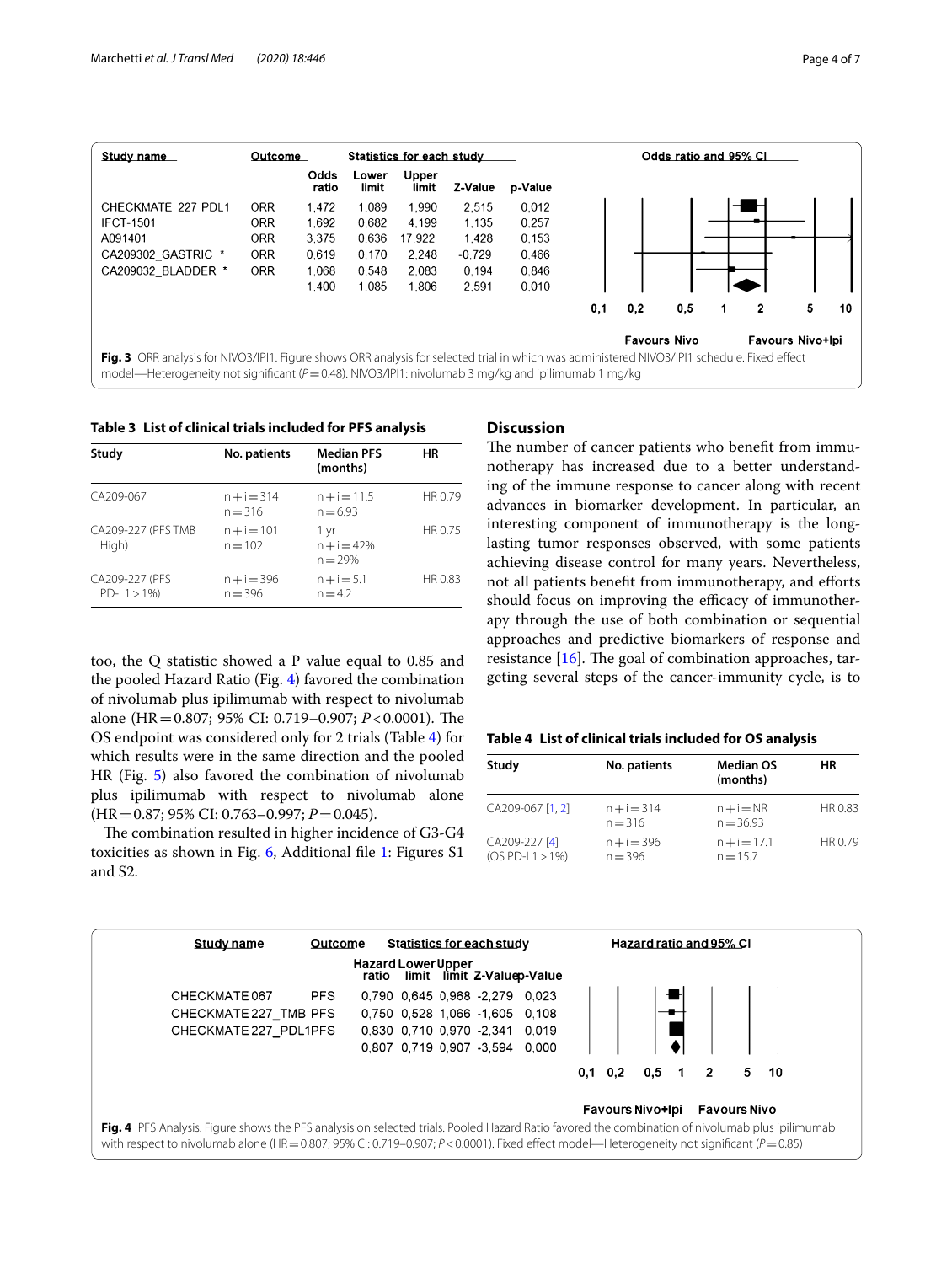

<span id="page-4-0"></span>

<span id="page-4-1"></span>expand the spectrum of patients who could respond to cancer immunotherapy (increased number of responding patients in tumors that are sensitive to single agent therapy and the identifcation of new sensitive tumor types that do not respond to monotherapy alone) and to improve the quality of clinical responses (i.e., time span of response, PFS and OS) beyond what can be achieved with monotherapy alone  $[17]$ . The aim of such antitumor strategies will be to raise the tail on the survival curve by increasing the number of long term survivors, while managing any additive or synergistic toxicities that may arise with immunotherapy combination. In our analysis, we found that combination therapy was superior to monotherapy. This may have several explanations: (1) the efficacy of monotherapy is limited by low response rates, with only a small proportion of patients responding to treatment; (2) combining anti-CTLA-4 and anti-PD-1 therapies may activate the antitumor immune response synergistically, thus increasing response rates; (3) combining anti-CTLA-4 and anti-PD-1 therapies signifcantly increases the ratios of both  $CD8 + /$ regulatory T cells and  $CD4 + effector/regularory T cells within the tumor, so$ 

that  $CD8+$  and  $CD4+T$  cells continue to survive, proliferate and carry out efector functions in the tumor; (4) combining anti-CTLA-4 and anti-PD-1 therapies induces the accumulation of active T cells that express CTLA-4 and PD-1 and would otherwise be energized; and (5) combining anti-CTLA-4 and anti-PD-1 therapies increases the production of infammatory cytokines (such as IFN- $\gamma$  and TNF- $\alpha$ ) in the tumor itself and in its draining lymph nodes.

The scientific rationale of the combination is linked to the evidence that each immunotherapy checkpoint blockade leads to a distinct and non-overlapping signature of changes in T cells and the immune compartment. In particular, several investigators have demonstrated that PD-1 blockade mainly leads to changes in genes implicated in cytolysis and NK cell function, diferently from CTLA-4 blockade that induces a proliferative signature in a subset of memory T cells. This activity of ipilimumab on the memory cell compartment may be responsible for the prolonged responses observed in patients treated with this drug. Indeed, although objective antitumor response rates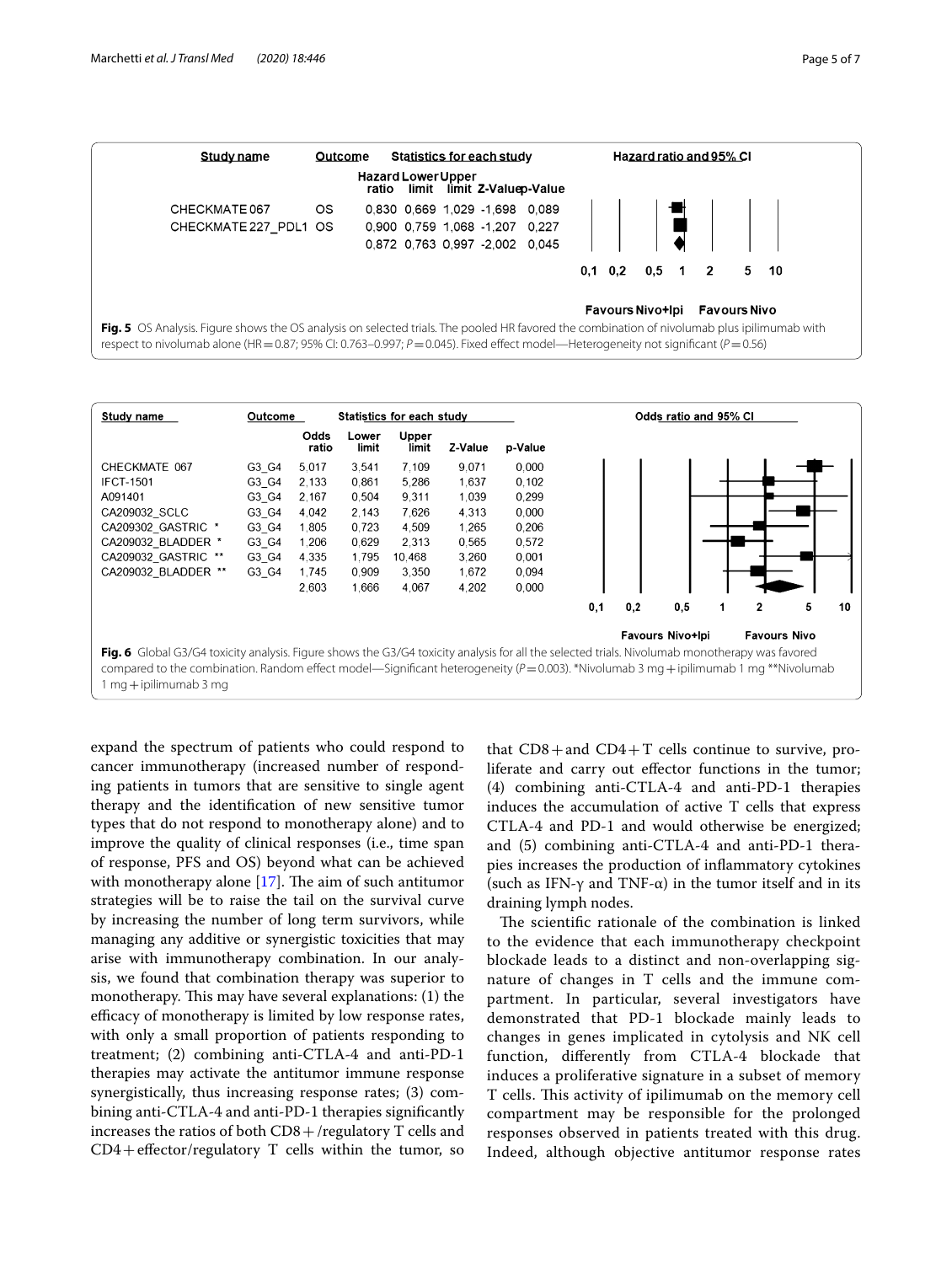were low  $({\sim}10\%)$ , approximately 20% of patients had a long-lasting response up to 10 years and this sustained beneft may represent the potential of anti-CTLA4 immunotherapy in raising the tail of the survival curve. This effect on immunologic memory can be further demonstrated by the observation that less than 4 doses of ipilimumab can be sufficient to induce the long-term efect on the survival curve.

In intermediate/poor risk metastatic renal cell carcinoma, frst-line therapy withthe combination ipilimumab plus nivolumab showed that 60% of patients were alive at 30 months, with a 42% ORR and 11% CR. In untreated advanced melanoma nivolumab plus ipilimumab versus nivolumabalone results in higher 5-yr OS [(52% versus 46%) with HR of 0.83 (95% CI, 0.67–1.03)], and PFS [37% versus, 31% with HR 0.79 (95% CI, 0.64-0.96)]. These differences were consistent across many clinically relevant subgroups, including BRAF-mutant patients and poor prognostic subgroups, such as patients with elevated LDH levels and M1c disease. First-line therapy for nonsmall-cell lung cancer using combination nivolumab plus ipilimumab in patients with a PD-L1 expression level of 1% or more, shows a median overall survival of 17.1 months and 15.7 months with nivolumab alone [HR 0.90 (0.76–1.07)] and a 2 year overall survival rate of 40.0 and 36%, respectively. The median duration of response was 23.2 months with nivolumab plus ipilimumab and 15.5 months with nivolumab. Overall survival beneft was also observed in patients with a PD-L1 expression level of less than 1%, with a median duration of 17.2 months (95% CI, 12.8–22.0) with nivolumab plus ipilimumab. Preliminary but very encouraging results derive from the combination of ipilimumab plus nivolumab in melanoma patients treated in the neoadjuvant setting, achieving 78% of pathological response [\[18](#page-6-13)].

In this analysis, we confrmed, in a larger population with several cancer subtypes, the results of Yang and colleagues [[19](#page-6-14)]. In particular we demonstrate that the addition of ipilimumab to nivolumab increases ORR to approximately 68% (range 8–95) and reduces the risk of progression and death of about 20% (range 10–28) and 13% (range 1–24), respectively, regardless of tumor type.

Additional evidences of the improved outcome by adding ipilimumab to nivolumab ("boost" cycles) in metastatic RCC patients, with early signifcant progressive disease (PD) at week 8 or stable disease (SD) or PD at week 16 during nivolumab induction, has been reported in the Titan trial [\[20](#page-6-15)]. Of the 207 patients enrolled in the study, 64.3% (133/207) received at least one "boost" cycle. Overall 29.8% (14/47) of RCC patients in frst line treatment and 38.6% (22/57) of patients in second line treatment with SD/PD after nivolumab monotherapy had improvement in best overall response (BOR) with the "boost" cycles, respectively.

From a safety point of view, no new signals have been observed with the combination compared to monotherapy and, despite the higher level of immune relate adverse events (irAE) observed with the combination therapy, it is worth noting that: (1) patients who were required to come off treatment due to irAE had an overall beneft when compared to the entire population and (2) toxicity of the combination appears to be as manageable as single agent immunotherapy and it has been demonstrated that the need to treat irAE with corticosteroids does not impact on outcome.

However, the added beneft of each additional drug must be properly evaluated against the added toxicities, even if no new signals have been observed with the combination compared to the monotherapy.

#### **Conclusion**

The "agnostic evaluation" of the ipilimumab plus nivolumab combination suggests the "agnostic efficacy" of the combination, compared to mono-immunotherapy, in the population selected for immunotherapy treatment, regardless of tumor type.

#### **Supplementary information**

**Supplementary information** accompanies this paper at [https://doi.](https://doi.org/10.1186/s12967-020-02588-2) [org/10.1186/s12967-020-02588-2](https://doi.org/10.1186/s12967-020-02588-2).

<span id="page-5-0"></span>**Additional fle 1: Figure S1.** G3/G4 toxicity analysis for NIVO1+IPI3 schedule. **Figure S2.** G3/G4 toxicity analysis for NIVO3+IPI1 schedule.

#### **Acknowledgements**

Not applicable

#### **Authors' contributions**

PM: Conception, design or planning of the study, acquisition and analysis of the data, interpretation of the results and drafting of the manuscript. DG: Analysis of the data, interpretation of the results and drafting of the manuscript. AB: Analysis of the data and interpretation of the results. PM, DG, AB: Interpretation of the results. GC, PA: Analysis of the data and interpretation of the results. PM, GC, PA,AB: Interpretation of the results. PM, DG: Conception, design or planning of the study, analysis of the data and interpretation of the results. All authors read and approved the fnal manuscript.

#### **Funding**

Not applicable.

#### **Availability of data and materials**

The datasets used and/or analyzed during the current study are available from the corresponding author on reasonable request.

#### **Ethics approval and consent to participate**

Not applicable.

#### **Consent for publication**

Not applicable.